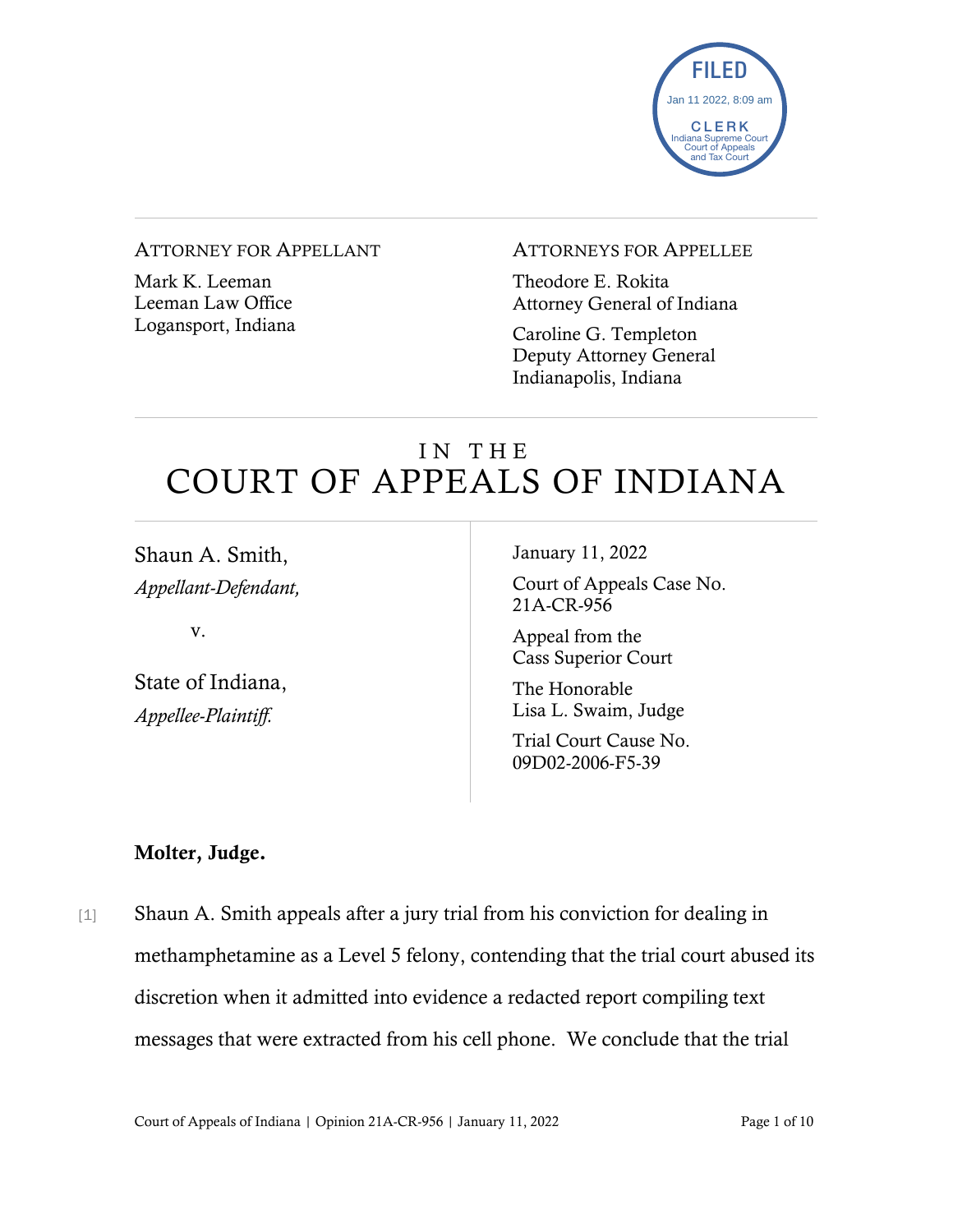court did not abuse its discretion by admitting the evidence, and, regardless, any error would have been harmless.

 $[2]$  We affirm.<sup>[1](#page-1-0)</sup>

## Facts and Procedural History

- [3] In the afternoon on June 3, 2020, Detective Mark Van Horn initiated a traffic stop of a maroon moped after he observed the driver disregarding a stop sign. Smith was the driver, and his passenger was Jamie Varner. During the stop, Detective Van Horn asked Smith if he had any illegal narcotics on his moped or his person. Before answering "no," Smith paused and looked at a compartment underneath the moped's handlebars. Smith's behavior indicated to Detective Van Horn that Smith was hiding something in the compartment.
- [4] While awaiting warrant checks for Smith and Varner, Detective Van Horn retrieved K-9 Mattis from his police vehicle to sniff around the exterior of the moped. K-9 Mattis alerted Detective Van Horn to the odor of drugs, and Detective Van Horn found two small Ziploc baggies of a crystal-like substance in the compartment underneath the moped's handlebars. In other compartments on the moped, Detective Van Horn found digital scales and a cell phone that Smith identified as his. Subsequent testing of the crystal-like

<span id="page-1-0"></span><sup>&</sup>lt;sup>1</sup> We held oral argument on November 22, 2021, at South Adams High School in Berne, Indiana. We extend many thanks. First, we thank counsel for the quality of their oral and written advocacy, for participating in post-argument discussions with the audience, and for commuting to Berne, Indiana. We also thank the staff and administration at the high school for their accommodations and the students in the audience for their thoughtful post-argument questions.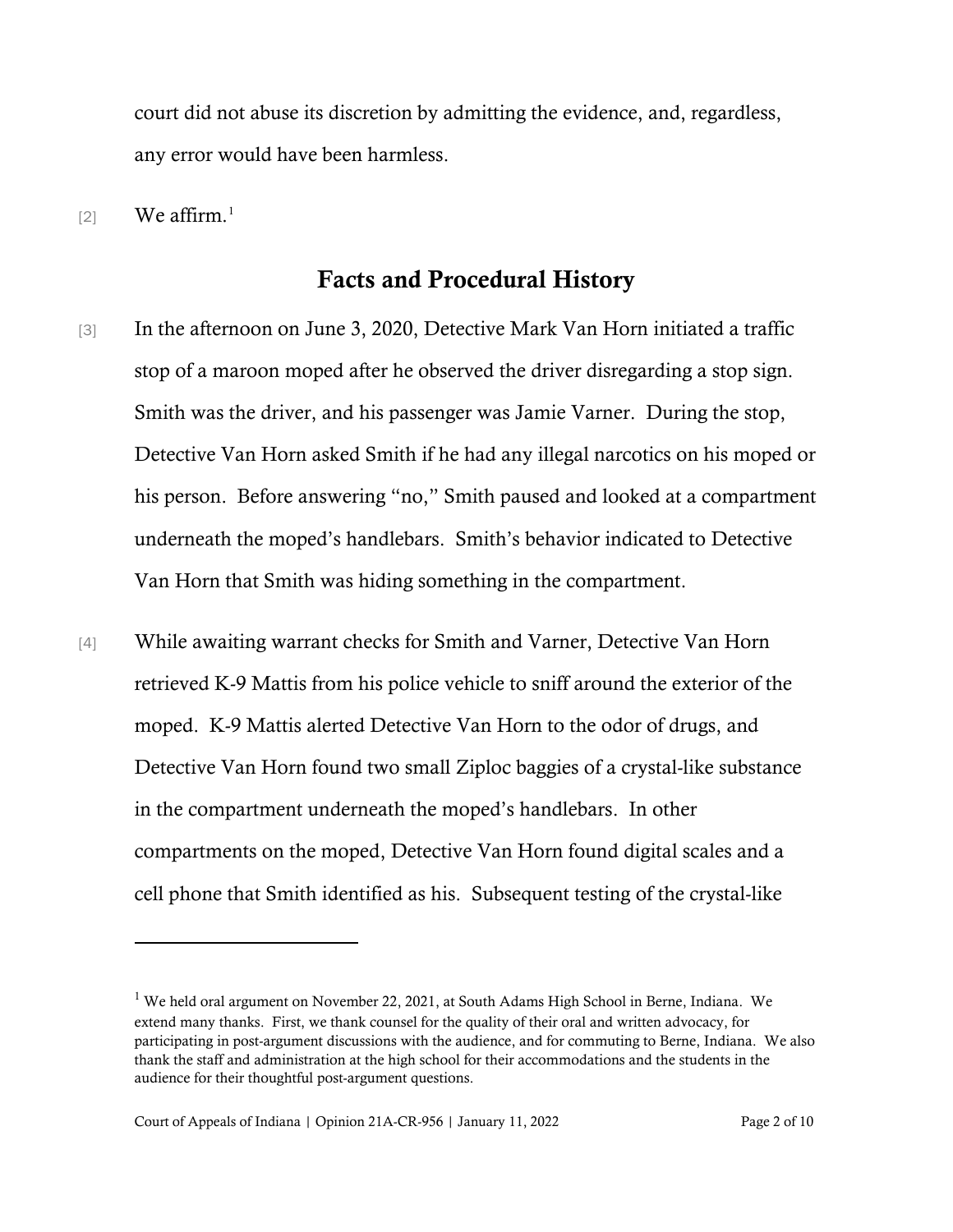substance identified it as methamphetamine, weighing a total of 3.2 grams. On June 4, 2020, Smith was charged with dealing in methamphetamine as a Level 5 felony.

- [5] After taking Smith's cell phone into evidence, Detective Van Horn asked Detective Andrew Strong, who had received thirty-five hours of training on Cellebrite, to perform an extraction of information from Smith's cell phone. Using Cellebrite, a computer software program that extracts content from cell phones, Detective Strong performed the extraction. The extraction generated a report of Smith's text messages from June 2, 2020, to June 3, 2020. Detective Strong testified that those reports cannot be modified.
- [6] The State redacted the report of Smith's text messages because it believed many of the text messages were not relevant to the case. The report revealed that Smith texted Varner that he had a "ball for sale" on June 2, 2020. Varner testified that she believed Smith meant that he had four grams of methamphetamine for sale. Further, the report contained text messages from Smith to Varner, explaining that he had paid \$170 for the "ball" and would drop the price to either \$120 or \$115.
- [7] Smith's jury trial was held on April 7, 2021. During his trial, Smith objected to the admission of the Cellebrite report on the basis that the text messages had not been properly authenticated. The trial court overruled the objection and admitted the report into evidence. At the conclusion of the jury trial, Smith was found guilty. Smith was sentenced to 2,190 days of imprisonment, with the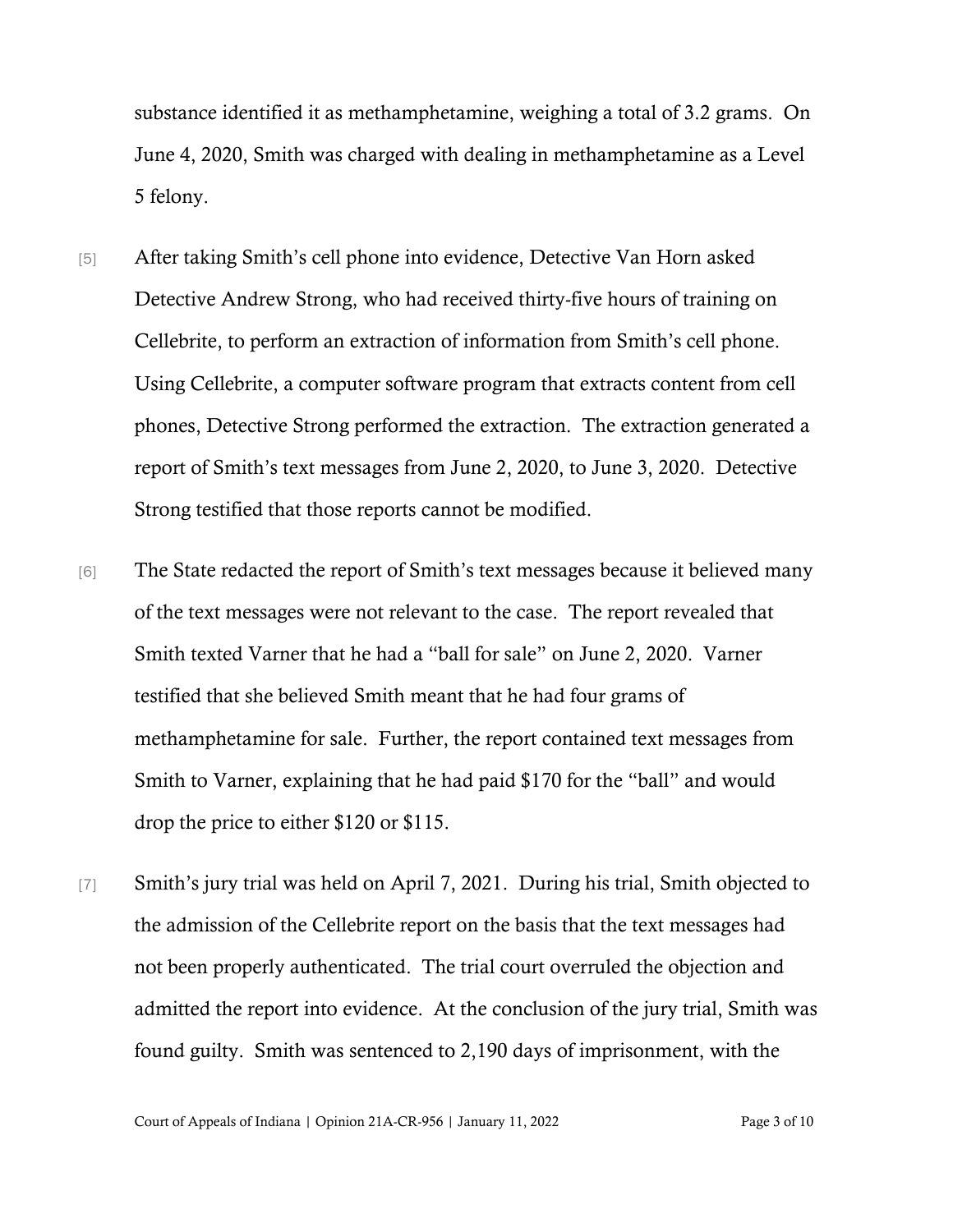possibility of serving 730 days in a community correction program if eligible and accepted into the program. Smith now appeals.

# Discussion and Decision

- [8] Smith contends the trial court abused its discretion by admitting the Cellebrite report into evidence because the report contained text messages that were not properly authenticated as having been written by Smith. A trial court has broad discretion over the admissibility of evidence, and we disturb those rulings only upon an abuse of that discretion. *Chambless v. State*, 119 N.E.3d 182, 188 (Ind. Ct. App. 2019), *trans. denied*. An abuse of discretion occurs where the trial court's decision is clearly against the logic and effect of the facts and circumstances of the case or misinterprets the law. *Jimerson v. State*, 56 N.E.3d 117, 120 (Ind. Ct. App. 2016), *trans. denied*. We afford an evidentiary decision great deference upon appeal and reverse only when a manifest abuse of discretion denies the defendant a fair trial. *Id.* In determining whether an evidentiary ruling affected a party's substantial rights, we assess the probable impact of the evidence on the trier of fact. *Kirk v. State*, 974 N.E.2d 1059, 1066 (Ind. Ct. App. 2012), *trans. denied.*
- [9] Smith argues there are two reasons the trial court should have excluded the Cellebrite report from evidence based on the failure to authenticate the evidence. First, he believes the text messages in the report were not independently authenticated because Detective Strong was not personally involved with Smith's arrest and thus did not have personal knowledge that the

Court of Appeals of Indiana | Opinion 21A-CR-956 | January 11, 2022 Page 4 of 10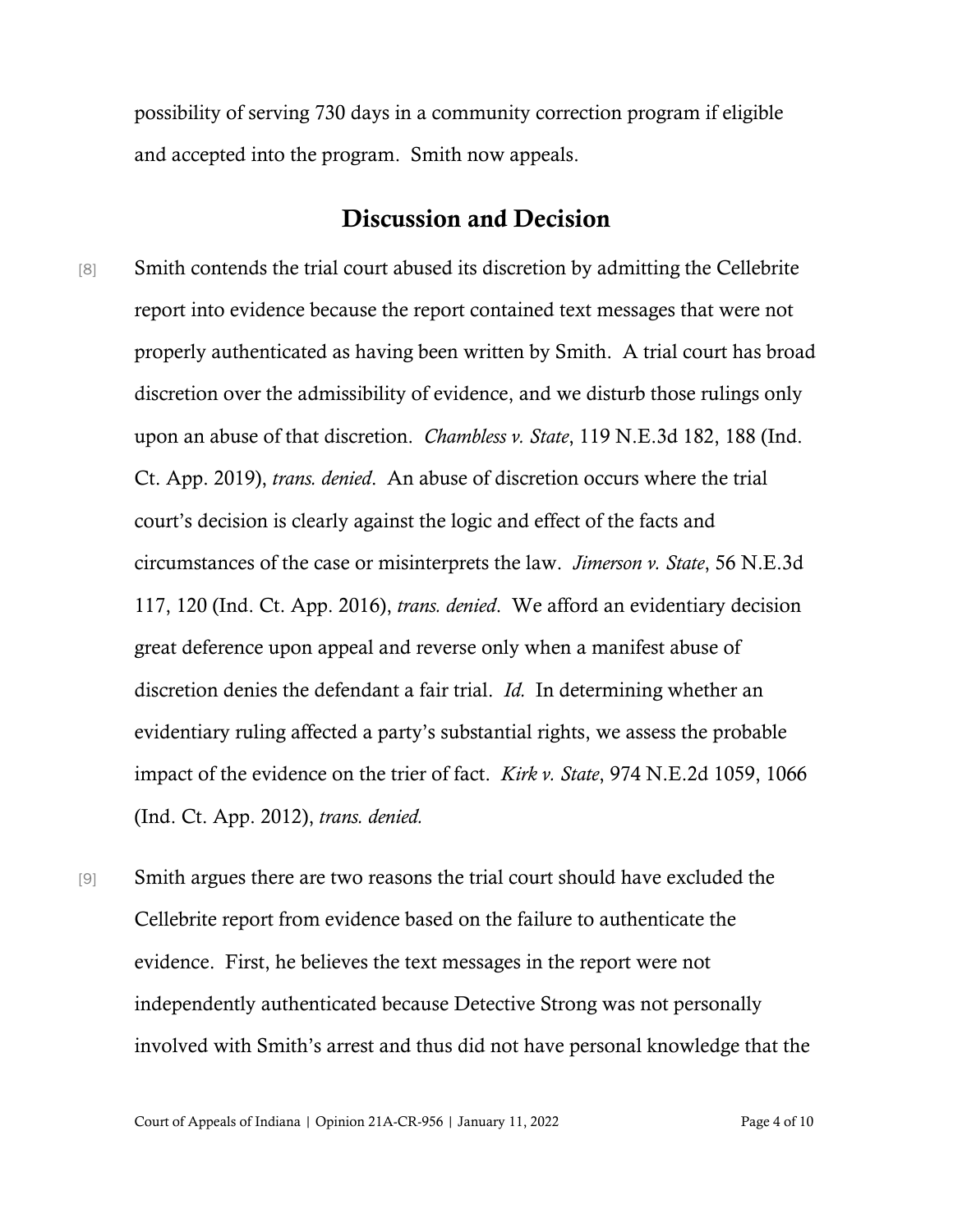cell phone actually belonged to Smith. Instead, Detective Strong received a cell phone from Detective Van Horn for which Detective Strong was required to generate a Cellebrite report. Additionally, Smith believes that Varner's testimony failed to lay a foundation for the source of the text messages in the Cellebrite report because she did not definitively state Smith's cell phone number during her testimony and could not initially remember discussing the purchase of a ball of methamphetamine from Smith.

- [10] Under Rule 901(a) of the Indiana Rules of Evidence, "[t]o satisfy the requirement of authenticating or identifying an item of evidence, the proponent must produce evidence sufficient to support a finding that the item is what the proponent claims it is." "Once this reasonable probability is shown, any inconclusiveness regarding the exhibit's connection with the events at issue goes to the exhibit's weight, not its admissibility. Additionally, authentication of an exhibit can be established by either direct or circumstantial evidence." *Pavlovich v. State*, 6 N.E.3d 969, 976 (Ind. Ct. App. 2014) (citations omitted), *trans. denied*. However, "[a]bsolute proof of authenticity is not required." *Fry v. State*, 885 N.E.2d 742, 748 (Ind. Ct. App. 2008), *trans. denied*. Letters and words set down by electronic recording and other forms of data compilation are included within Evidence Rule 901(a). *Hape v. State*, 903 N.E.2d 977, 989–90 (Ind. Ct. App. 2009), *trans. denied*.
- Court of Appeals of Indiana | Opinion 21A-CR-956 | January 11, 2022 Page 5 of 10 [11] Evidence Rule 901(b) provides examples of evidence that satisfy the authentication requirement, including: "(1) *Testimony of a Witness with Knowledge.* Testimony that an item is what it is claimed to be by a witness with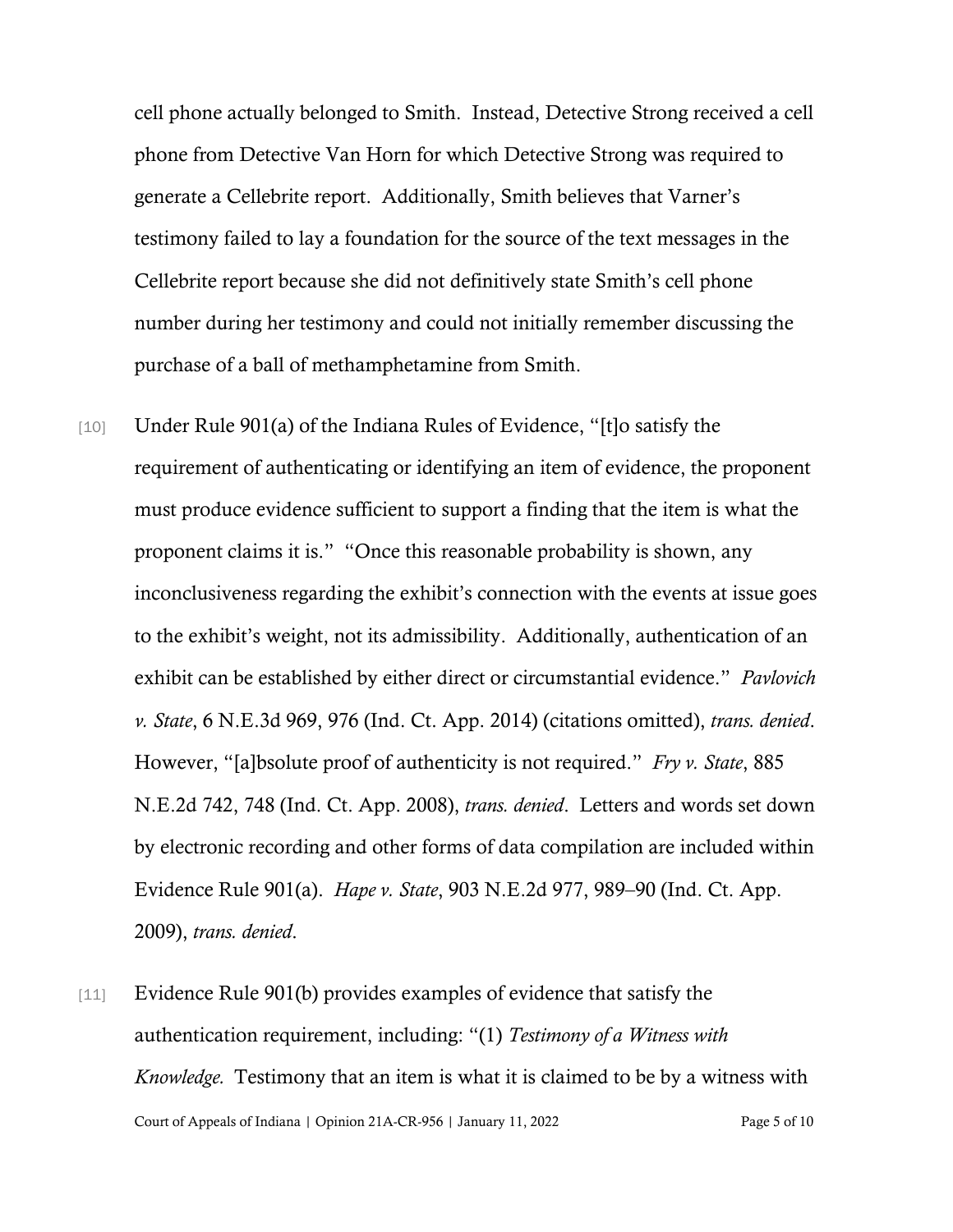knowledge," and "(4) *Distinctive Characteristics and the Like.* The appearance, contents, substance, internal patterns, or other distinctive characteristics of the item, taken together with all the circumstances." We have acknowledged Evidence Rule 901(b)(4) as one of the most frequently used means to authenticate electronic data, including text messages and emails. *See Hape*, 903 N.E.2d at 990–91.

- [12] Here, there was ample evidence to support the admission of Smith's text messages. First, both Detectives Van Horn and Strong identified Exhibit 9 as Smith's cell phone. Tr. at 32–33, 76. Specifically, Detective Van Horn testified about how he collected and stored Smith's cell phone. *Id.* at 76. He explained that his police department's protocol is to place the evidence into evidence bags, seal the bags, initial the seals to confirm they are not broken, and place the evidence into the evidence room. *Id.* Detective Van Horn also testified that Smith claimed ownership of the cell phone and that Detective Van Horn had asked Detective Strong to perform a Cellebrite extraction for him. *Id.*
- [13] Additionally, Detective Strong testified about the manner in which Smith's text messages were recovered, the standard method for conducting Cellebrite extractions, and that Detective Strong had received at least thirty-five hours of training in Cellebrite extractions. *Id.* at 31–34. He further testified that he was the officer who generated the Cellebrite report from Smith's cell phone and that such reports are unmodifiable. *Id.* at 32, 33–34.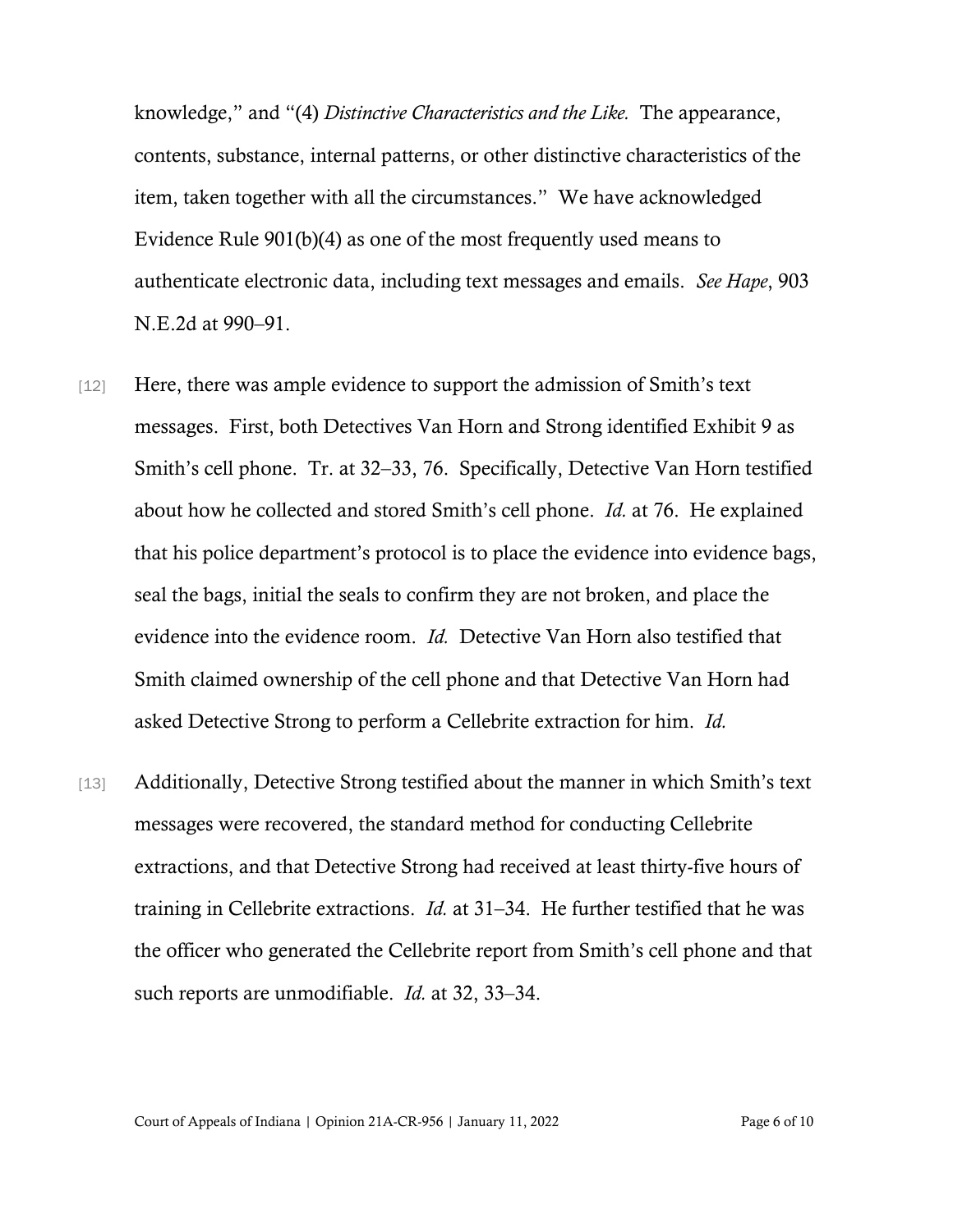[14] The State also introduced Varner's testimony to authenticate that the text messages were Smith's, independently of authenticating that the cell phone was his. *See Hape*, 903 N.E.2d at 990 (holding that where the proponent of the text messages offers the substance of the messages, the messages must be separately authenticated). Varner testified that she was exchanging text messages with Smith on June 2 and June 3, 2020, the dates of the text messages in the Cellebrite report. Tr. Vol. 2 at 48:25–49:5; State's Ex. 4. She also testified that their text message exchange included a discussion about her purchasing methamphetamine from him:

> Q: Ma'am, I'm going to show you what's been marked as State's Exhibit 4a. Would you look at 4a?

A: Okay.

Q: Can you tell me, did Mr. Smith contact you via text messages regarding a ball?

A: Yes.

Q: And that again was methamphetamine?

A: Yes.

Q: And then did you inquire about what it would take to acquire that from him?

A: Yes.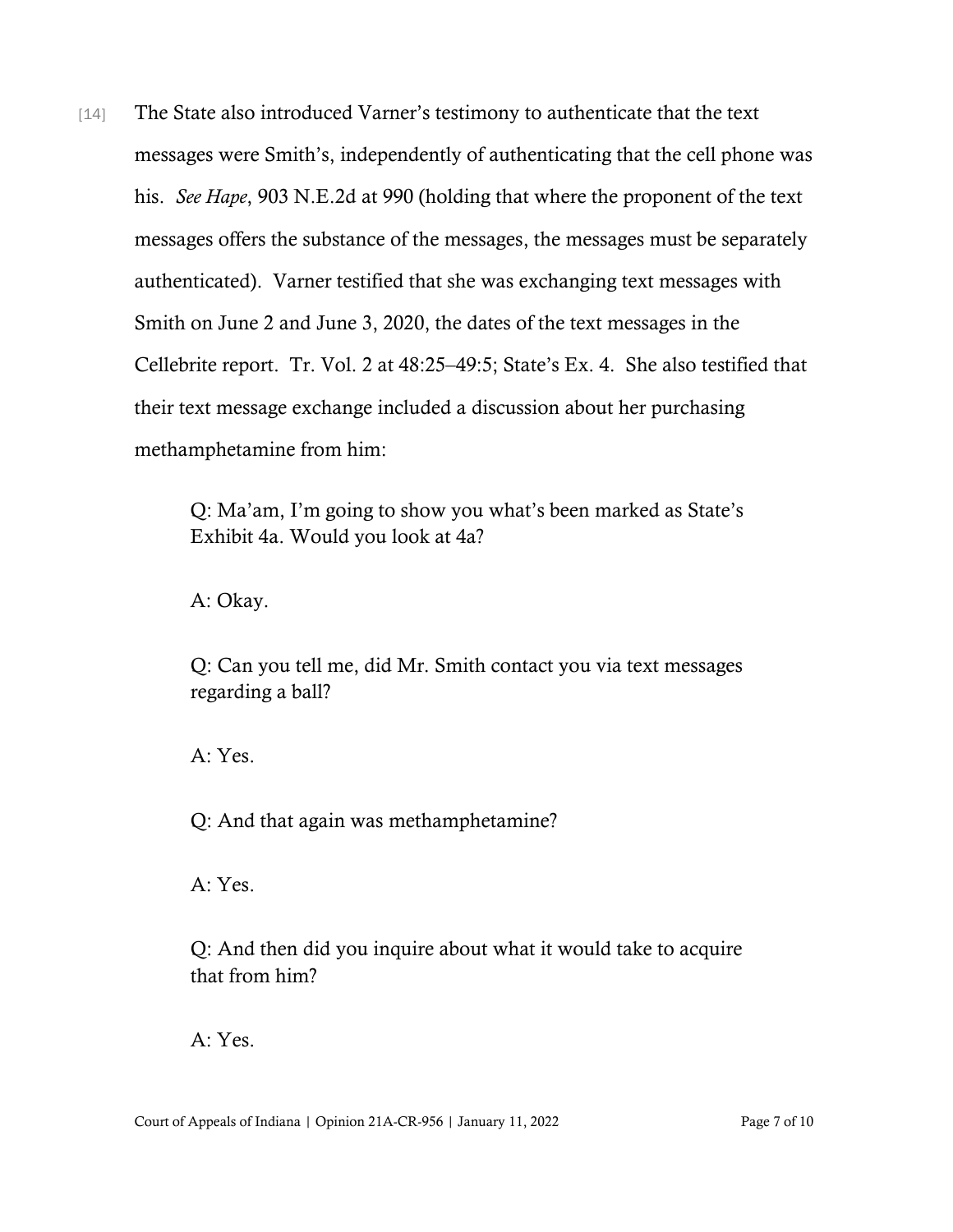- [15] Tr. Vol. 2 at 51:13–51:21. These text messages were reflected in the Cellebrite report. *See* State's Ex. 4.
- [16] She also confirmed the text messages came from a phone number that she knew was the defendant's cell phone number.

Q: Okay. Can you tell me, ma'am, your phone number that day was it, hang on one second, was Shaun Smith's phone number that day 574-727-0218?

A: If it was in my phone, then, yes.

Q: Okay. And what did you have him down in your phone as?

A: I think it was just Shaun.

Q: Shaun Broadnacks (sic)?

A: Brockstin (sic)? Yeah.

Q: Shaun Brockstin (sic). So, is it your testimony that Shaun Brockstin (sic) is Shaun that you identified as Shaun Smith?

A: Yes.

[17] Tr. Vol. 2 at 50:14–23.

[18] Taken together, the testimony describing Smith's cell phone and how it was collected and placed into evidence by Detective Van Horn, the Cellebrite extraction, Varner's testimony, and the text messages are enough to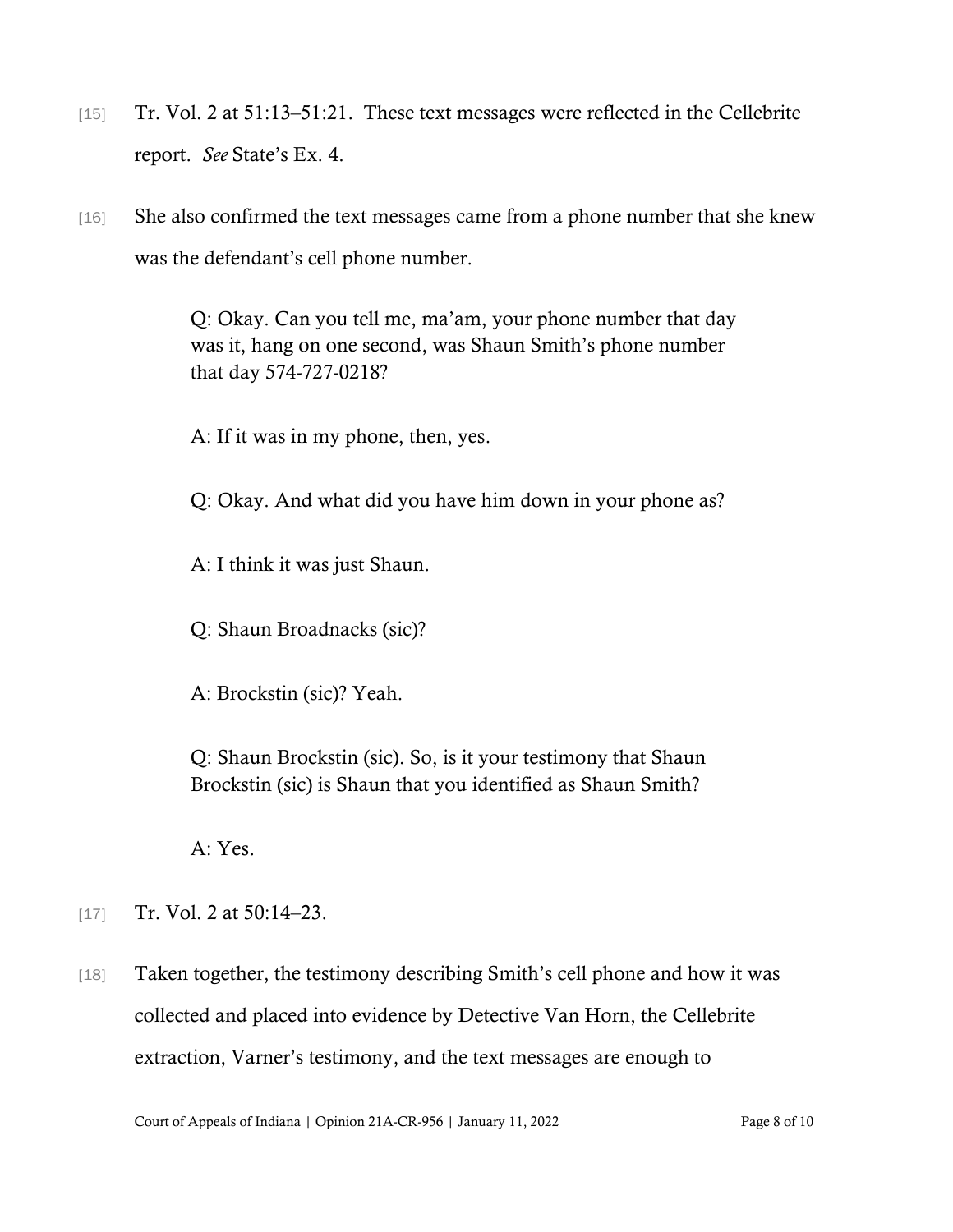authenticate both the cell phone and, independently, the text messages as being authored by Smith. *See* Ind. Evidence Rule 901(b)(4) (providing that authentication may be made through "appearance, contents, substance, internal patterns, or other distinctive characteristics of the item, taken together with all the circumstances"). Smith's arguments that this evidence is inconclusive to authenticate the text messages go to the weight of the evidence rather than its admissibility.

- [19] However, even if the trial court erred by admitting Smith's text messages, that would constitute harmless error. "The improper admission of evidence is harmless error when the erroneously admitted evidence is merely cumulative of other evidence before the trier of fact." *Hunter v. State*, 72 N.E.3d 928, 932 (Ind. Ct. App. 2017), *trans. Denied*. Here, the Cellebrite report was merely cumulative of the other evidence presented that established Smith's guilt in dealing methamphetamine. For example, Detective Van Horn testified that he located operational digital scales with white residue on the surface of them when searching Smith's moped. Tr. at 74–75. Varner testified that Smith had contacted her about having methamphetamine for sale and that she discussed buying it from him the day before his arrest. *Id.* at 51, 53–54. We, therefore, find any error in the admission of the evidence would be harmless.
- Court of Appeals of Indiana | Opinion 21A-CR-956 | January 11, 2022 Page 9 of 10 [20] Finally, Smith argues that even if the text messages were authenticated, the trial court erred by admitting the Cellebrite report because its redactions made it so confusing and unintelligible that it left the jury to speculate as to its contents, thereby affecting Smith's substantial rights. Appellant's Br. at 17. "A party's